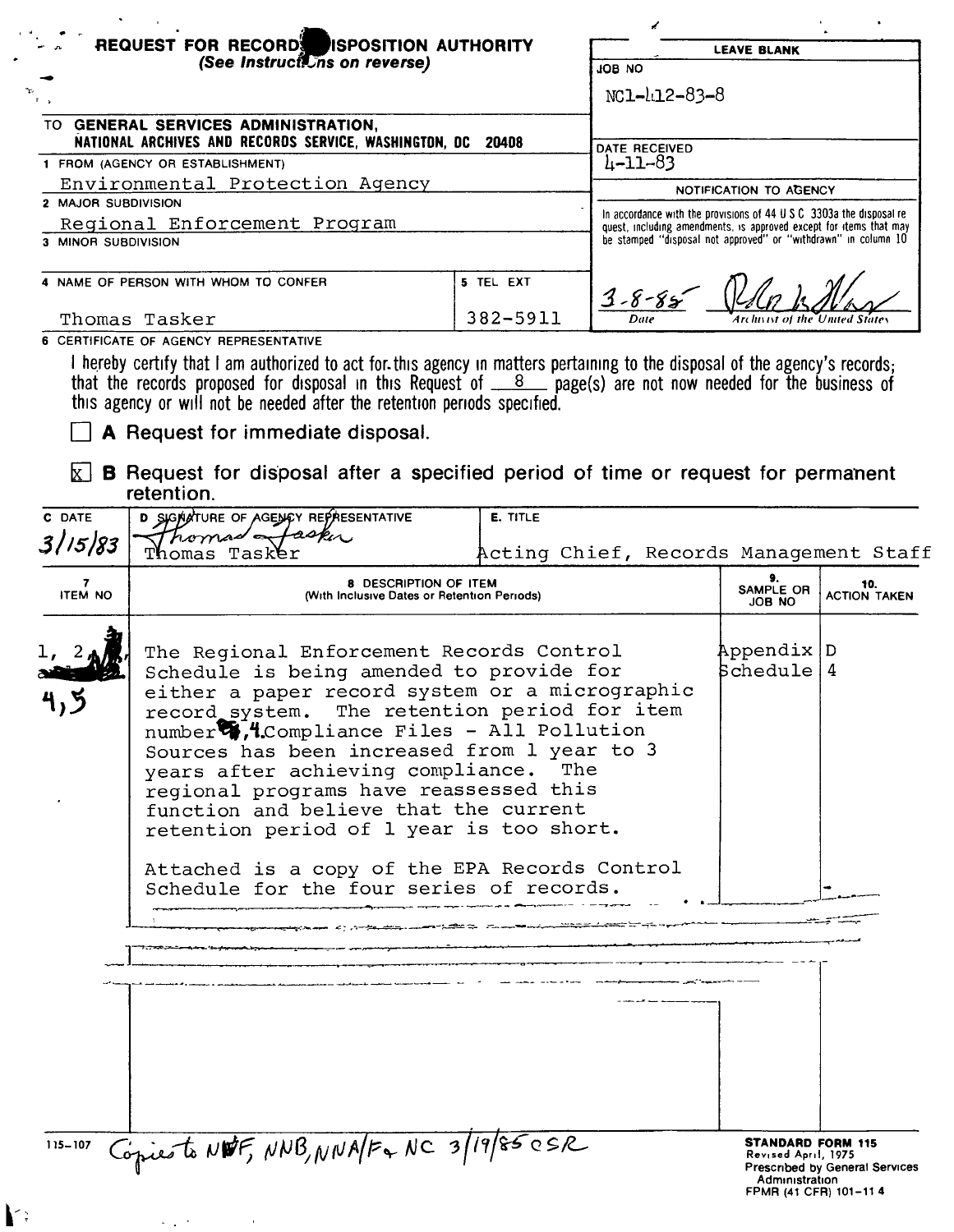|             | U.S. ENVIRONMENTAL PROTECTION AGENCY-RECORDS CONTROL SCHEDULES                                                                                                                                                                                                                                                                                                                                                                                                                                                                                                                                                                                                                                                                                                                                                                                              |                                                                                                                                                                                                                                                                                                                                                                                                                                                                                                                                                                                                                                                                                                                                                                                                                                                                                                                                                    | <b>CHED NO</b> |
|-------------|-------------------------------------------------------------------------------------------------------------------------------------------------------------------------------------------------------------------------------------------------------------------------------------------------------------------------------------------------------------------------------------------------------------------------------------------------------------------------------------------------------------------------------------------------------------------------------------------------------------------------------------------------------------------------------------------------------------------------------------------------------------------------------------------------------------------------------------------------------------|----------------------------------------------------------------------------------------------------------------------------------------------------------------------------------------------------------------------------------------------------------------------------------------------------------------------------------------------------------------------------------------------------------------------------------------------------------------------------------------------------------------------------------------------------------------------------------------------------------------------------------------------------------------------------------------------------------------------------------------------------------------------------------------------------------------------------------------------------------------------------------------------------------------------------------------------------|----------------|
|             | TITLE OF SCHEDULE                                                                                                                                                                                                                                                                                                                                                                                                                                                                                                                                                                                                                                                                                                                                                                                                                                           | COVERAGE OF SCHEDULE                                                                                                                                                                                                                                                                                                                                                                                                                                                                                                                                                                                                                                                                                                                                                                                                                                                                                                                               | 4              |
|             | ENFORCEMENT RECORDS                                                                                                                                                                                                                                                                                                                                                                                                                                                                                                                                                                                                                                                                                                                                                                                                                                         | REGIONAL OFFICES                                                                                                                                                                                                                                                                                                                                                                                                                                                                                                                                                                                                                                                                                                                                                                                                                                                                                                                                   |                |
| <b>ITEM</b> | NAME AND DESCRIPTION OF RECORD/FILE                                                                                                                                                                                                                                                                                                                                                                                                                                                                                                                                                                                                                                                                                                                                                                                                                         | RETENTION PERIOD AND DISPOSITION                                                                                                                                                                                                                                                                                                                                                                                                                                                                                                                                                                                                                                                                                                                                                                                                                                                                                                                   |                |
| 1.          | NPDES Permits File. Contains records used in issuance of<br>pollution discharge permits under the National Pollution<br>Discharge Elimination System (NPDES) program. Permits issued<br>to municipal, industrial, agricultural, and Federal facility<br>dischargers by EPA regional offices or authorized state<br>agencies. Records consist of application for permit;<br>correspondence with applicant, Corps of Engineers, and<br>certifying agency; copy of public notice and comments; public<br>hearing requests; copy of summary reports and permit ration-<br>ale; and permit copy. Also, includes permit revisions and<br>records used in determining compliance with permit prove<br>sions, such as discharge monitoring reports, inspection<br>sampling reports, appeals documents, copies of enforcement<br>actions, and other related records. | PAPER RECORD SYSTEM<br>Retention: Retain 5 years.<br>Disposition: Break file when facility ceases to operate or<br>emit pollution. Keep in office for l year, then transfer<br>to the Federal Records Center. Destroy when 5 years old.<br>MICROGRAPHIC RECORD SYSTEM<br>Retention:<br>a. Paper Records. Retain until conversion to microform has<br>been completed.<br>b. Microform Copy (Official Record Copy). Retain 5 years.<br>Disposition:<br>a. Paper Records. Keep in office watil conversion to<br>microform has been completed and microform is verified<br>for completeness, then destroy.<br>b. Microform Copy (Official Record Copy). Break filewhen<br>Microform Copy (Official Record Copy). Break filewinen<br>facility ceases to operate or emit pollution. Keep in<br>office for 1 year, then transfer to the Federal Records<br>Center. Destroy when 5 years old.<br>c. Other Microform Copies. Destroy when no longer needed. |                |

 $\alpha$ 

 $\alpha_{\rm S}$  ,  $\alpha_{\rm S}$ 

 $\hat{\mathcal{L}}$ 

1999年 第一次的复数 1999年 1999年

 $\boldsymbol{\zeta}$ 

圝

e م

 $\zeta$ 

**NP4**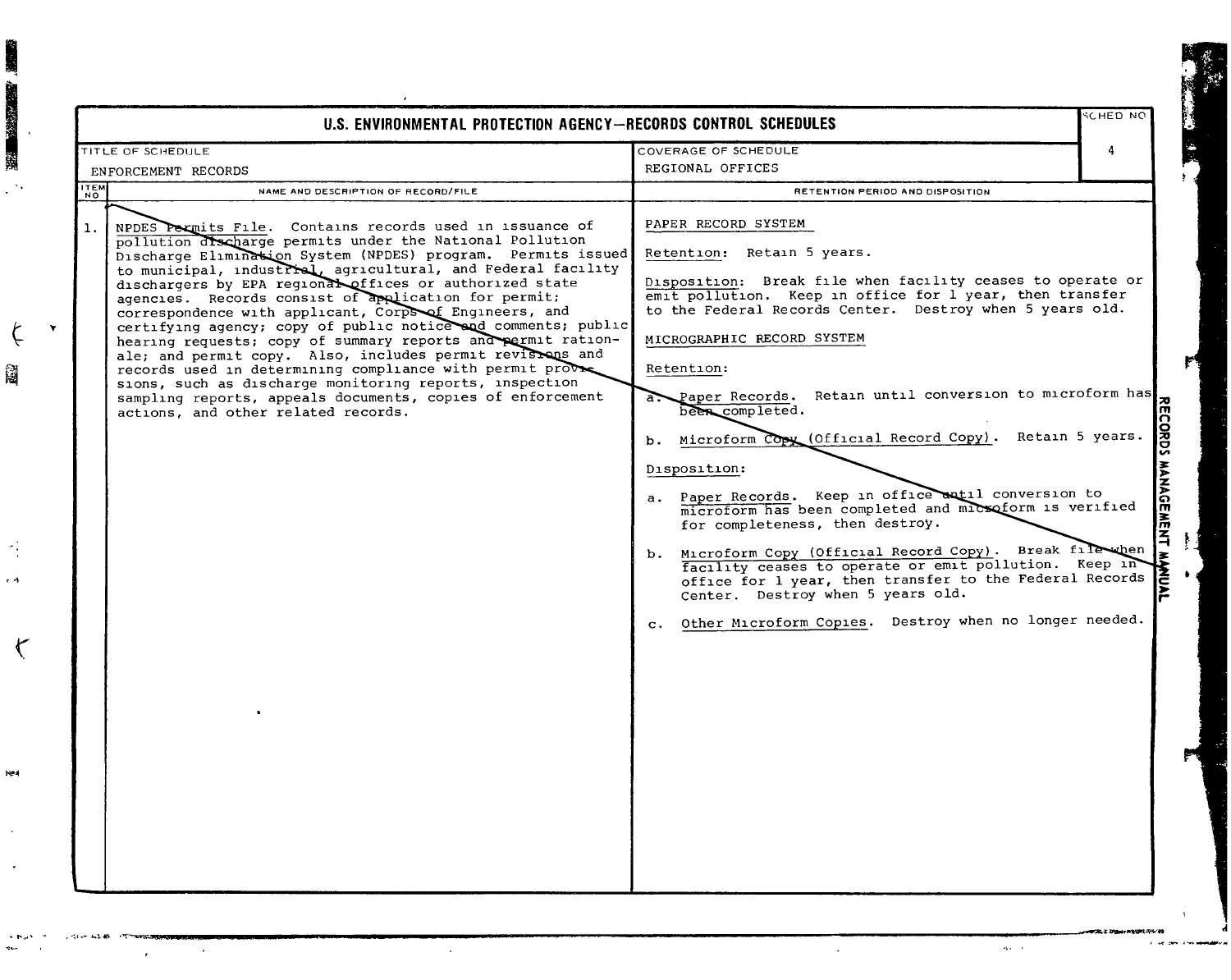|             | U.S. ENVIRONMENTAL PROTECTION AGENCY-RECORDS CONTROL SCHEDULES                                                                                                                                                                                                                                                                                                                                                                                                                                                                                                                                                                                                                                                                                                                                                                                                                                                                                                                                                                                                                                                                                                                          |                                                                                                                                                                                                                                                                                                                                                                                                                                                                                                                                                                                                                                                                                                                                                                                                                                             | SCHED NO |
|-------------|-----------------------------------------------------------------------------------------------------------------------------------------------------------------------------------------------------------------------------------------------------------------------------------------------------------------------------------------------------------------------------------------------------------------------------------------------------------------------------------------------------------------------------------------------------------------------------------------------------------------------------------------------------------------------------------------------------------------------------------------------------------------------------------------------------------------------------------------------------------------------------------------------------------------------------------------------------------------------------------------------------------------------------------------------------------------------------------------------------------------------------------------------------------------------------------------|---------------------------------------------------------------------------------------------------------------------------------------------------------------------------------------------------------------------------------------------------------------------------------------------------------------------------------------------------------------------------------------------------------------------------------------------------------------------------------------------------------------------------------------------------------------------------------------------------------------------------------------------------------------------------------------------------------------------------------------------------------------------------------------------------------------------------------------------|----------|
|             | TITLE OF SCHEDULE                                                                                                                                                                                                                                                                                                                                                                                                                                                                                                                                                                                                                                                                                                                                                                                                                                                                                                                                                                                                                                                                                                                                                                       | COVERAGE OF SCHEDULE                                                                                                                                                                                                                                                                                                                                                                                                                                                                                                                                                                                                                                                                                                                                                                                                                        | 4        |
|             | ENFORCEMENT RECORDS                                                                                                                                                                                                                                                                                                                                                                                                                                                                                                                                                                                                                                                                                                                                                                                                                                                                                                                                                                                                                                                                                                                                                                     | REGIONAL OFFICES                                                                                                                                                                                                                                                                                                                                                                                                                                                                                                                                                                                                                                                                                                                                                                                                                            |          |
| <b>ITEM</b> | NAME AND DESCRIPTION OF RECORD/FILE                                                                                                                                                                                                                                                                                                                                                                                                                                                                                                                                                                                                                                                                                                                                                                                                                                                                                                                                                                                                                                                                                                                                                     | RETENTION PERIOD AND DISPOSITION                                                                                                                                                                                                                                                                                                                                                                                                                                                                                                                                                                                                                                                                                                                                                                                                            |          |
|             | RCRA Permit File. Contains records used in the issuance or<br>denial of a permit to an owner/operator of a facility that<br>treats, stores, or disposes of hazardous wastes under the<br>Resource Conservation and Recovery Act (RCRA) Program.<br>Records consist of the notification form, application for<br>permit (Parts A and B), background and supporting documen-<br>tation, public notice (FR document) announcing receipt of<br>application, comments and records of public meeting, tenta-<br>tive determination to issue/deny permit, statement of basis<br>for minor facility or fact sheet for major facility, public<br>notice (FR document) announcing EPA approval or denial of<br>permit, comments and records of public hearing, copy of<br>permit, exception reports, closure and post-closure actions,<br>copy of inspection reports, compliance reports, manifests,<br>delisting of hazardous waste(s), correspondence between EPA<br>and the permittee, copy of liability insurance policy or<br>document providing evidence of financial responsibility,<br>records and documentation relating to changes during interim<br>status, and other related records. | PAPER RECORD SYSTEM<br>Retention: Retain 5 years.<br>Disposition: Break file when facility ceases to operate or<br>emit pollution. Keep in office for l year, then transfer<br>to the Federal Records Center. Destroy when 5 years old.<br>MICROGRAPHIC RECORD SYSTEM<br>Retention:<br>Paper Records. Retain until conversion to microform has<br>been completed.<br>b. Microform Copy (Official Record Copy). Retain 5 years.<br>Disposition:<br>a. Paper Records. Keep in offlee until conversion to<br>microform has been completed and aucroform is verified<br>for completeness, then destroy.<br>b. Microform Copy (Official Record Copy). Breakfile when facility ceases to operate or emit pollution. Keeping office for 1 year, then transfer to the Federal Records.<br>c. Other Microform Copies. Destroy when no longer needed. |          |

論

 $r$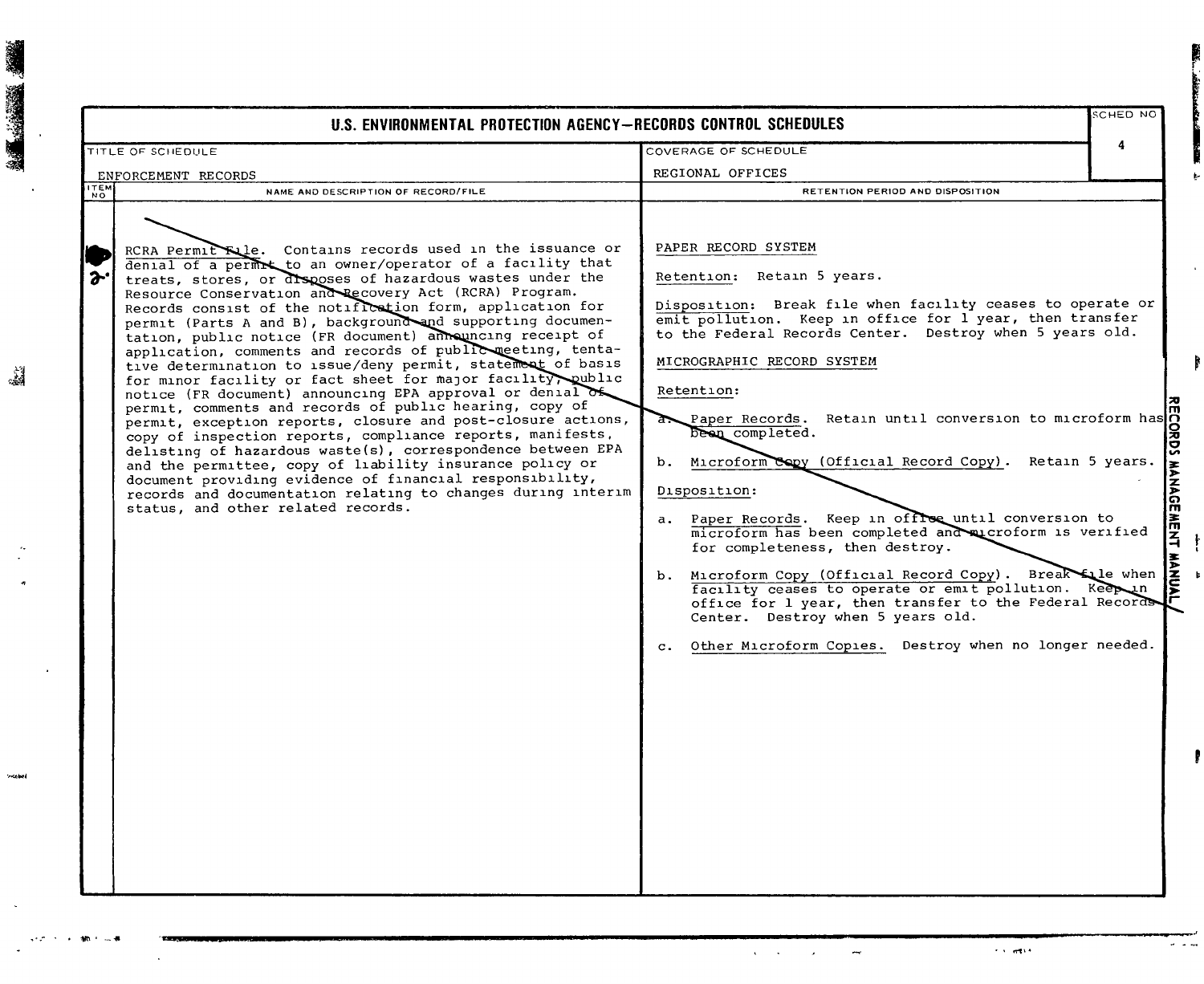|             | U.S. ENVIRONMENTAL PROTECTION AGENCY—RECORDS CONTROL SCHEDULES                                                                                                                                                                                                                                                                                                                                                                                                                                                                                                                                                                                                                                                                                                                                                                                                                                                |                                                                                                                                                                                                                                                                                                                                                                                                                                                                                                                                                                                                                                                                                                                                                                                                                                                                                                                                                                                                                                                                                                                                    | SCHED NO |
|-------------|---------------------------------------------------------------------------------------------------------------------------------------------------------------------------------------------------------------------------------------------------------------------------------------------------------------------------------------------------------------------------------------------------------------------------------------------------------------------------------------------------------------------------------------------------------------------------------------------------------------------------------------------------------------------------------------------------------------------------------------------------------------------------------------------------------------------------------------------------------------------------------------------------------------|------------------------------------------------------------------------------------------------------------------------------------------------------------------------------------------------------------------------------------------------------------------------------------------------------------------------------------------------------------------------------------------------------------------------------------------------------------------------------------------------------------------------------------------------------------------------------------------------------------------------------------------------------------------------------------------------------------------------------------------------------------------------------------------------------------------------------------------------------------------------------------------------------------------------------------------------------------------------------------------------------------------------------------------------------------------------------------------------------------------------------------|----------|
|             | TITLE OF SCHEDULE                                                                                                                                                                                                                                                                                                                                                                                                                                                                                                                                                                                                                                                                                                                                                                                                                                                                                             | COVERAGE OF SCHEDULE                                                                                                                                                                                                                                                                                                                                                                                                                                                                                                                                                                                                                                                                                                                                                                                                                                                                                                                                                                                                                                                                                                               | 4        |
|             | ENFORCEMENT RECORDS                                                                                                                                                                                                                                                                                                                                                                                                                                                                                                                                                                                                                                                                                                                                                                                                                                                                                           | REGIONAL OFFICES                                                                                                                                                                                                                                                                                                                                                                                                                                                                                                                                                                                                                                                                                                                                                                                                                                                                                                                                                                                                                                                                                                                   |          |
| <b>NALL</b> | NAME AND DESCRIPTION OF RECORD/FILE                                                                                                                                                                                                                                                                                                                                                                                                                                                                                                                                                                                                                                                                                                                                                                                                                                                                           | RETENTION PERIOD AND DISPOSITION                                                                                                                                                                                                                                                                                                                                                                                                                                                                                                                                                                                                                                                                                                                                                                                                                                                                                                                                                                                                                                                                                                   |          |
| ₩           | Compliance Files - All Pollution Sources. Contains records<br>used to determine compliance with pollution regulations and<br>to recommend legal enforcement action if necessary. Specific<br>documents vary from source to source and program to program,<br>but generally include copies of compliance schedules, moni-<br>toring or compliance reports, applications for compliance<br>schedules and requests for schedule waiver or modification.<br>If source appears to be out of compliance, file will include<br>letters requesting additional information from the source,<br>technical information from the source, technical evaluation<br>reports by reqional office, and recommendations for legal<br>action against the source to enforce compliance. Note: This<br>item includes all compliance records maintained in the<br>Enforcement offices except the NPDES and RCRA compliance<br>files. | PAPER RECORD SYSTEM<br>Retention:<br>a. Sources with Compliance History. Retain current plus<br>3 years.<br>Sources with Non-Compliance History. Retain current<br>b.<br>plus 5 years.<br>Disposition:<br>a. Sources with Compliance History. Break file each year.<br>Keep in office for 3 years, then destroy.<br>b. Sources with Non-Compliance History. Break file each<br>year. Keep in office for 5 years after achieving<br>compliance, then destroy.<br>MICROGRAPHIC RECORD SYSTEM<br>Retention:<br>a. Sources with Compliance History.<br>1. Paper Records. Retain until conversion to microform<br>has been completed.<br>2. Microform Copy (Official Record Copy). Retain<br>current plus 3 years.<br>b. Sources with Non-Compliance History.<br>1. Paper Records. Retain until conversion to microform<br>has been completed.<br>2. Microform Copy (Official Record Copy). Retain<br>current plus 5 years.<br>Disposition:<br>a. Sources with Compliance History.<br>1. Paper Records. Keep in office until conversion to<br>microform has been completed and microform is<br>verified for completeness, then destroy. |          |

 $\Delta m$  s

أمنعه

same.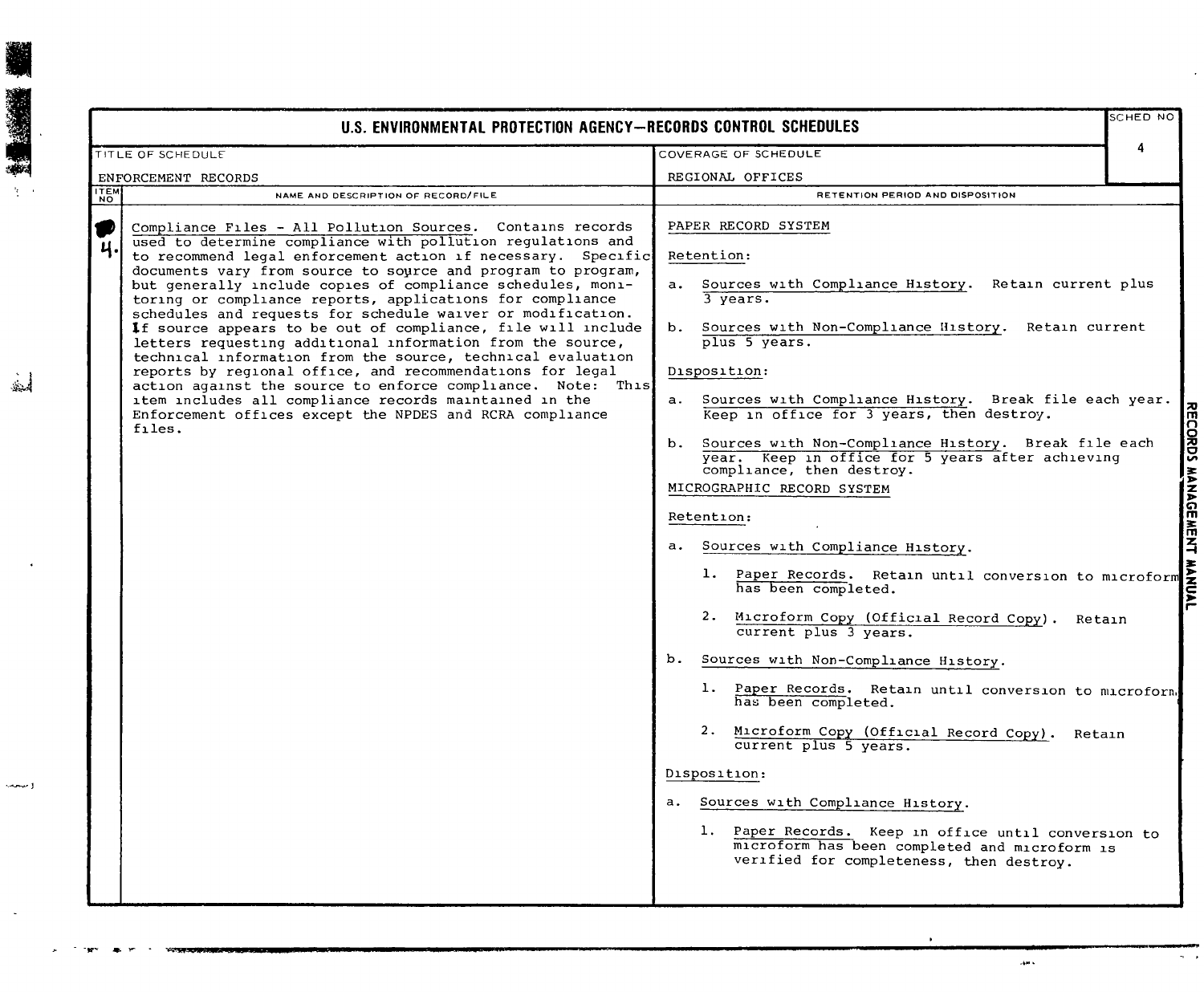| TITLE OF SCHEDULE                                  | COVERAGE OF SCHEDULE                                                                                                                                                                                                                                                                                                                                                                                                                                                                                                                                                                       |
|----------------------------------------------------|--------------------------------------------------------------------------------------------------------------------------------------------------------------------------------------------------------------------------------------------------------------------------------------------------------------------------------------------------------------------------------------------------------------------------------------------------------------------------------------------------------------------------------------------------------------------------------------------|
| <b>THEM</b><br>NAME AND DESCRIPTION OF RECORD/FILE | RETENTION PERIOD AND DISPOSITION                                                                                                                                                                                                                                                                                                                                                                                                                                                                                                                                                           |
|                                                    | 2. Microform Copy (Official Record Copy). Break file<br>each year. Keep in office for 3 years, then destroy.<br>3. Other Microform Copies. Destroy when no longer needed.<br>Sources with Non-Compliance History.<br>b.<br>1. Paper Records. Keep in office until conversion to<br>microform has been completed and microform is<br>verified for completeness, then destroy.<br>2. Microform Copy (Official Record Copy). Break file<br>each year. Keep in office for 5 years after<br>achieving compliance, then destroy.<br>3. Other Microform Copies. Destroy when no longer<br>needed. |

 $\tilde{\mathcal{A}}_{\rm rel}$ 

Ŷ.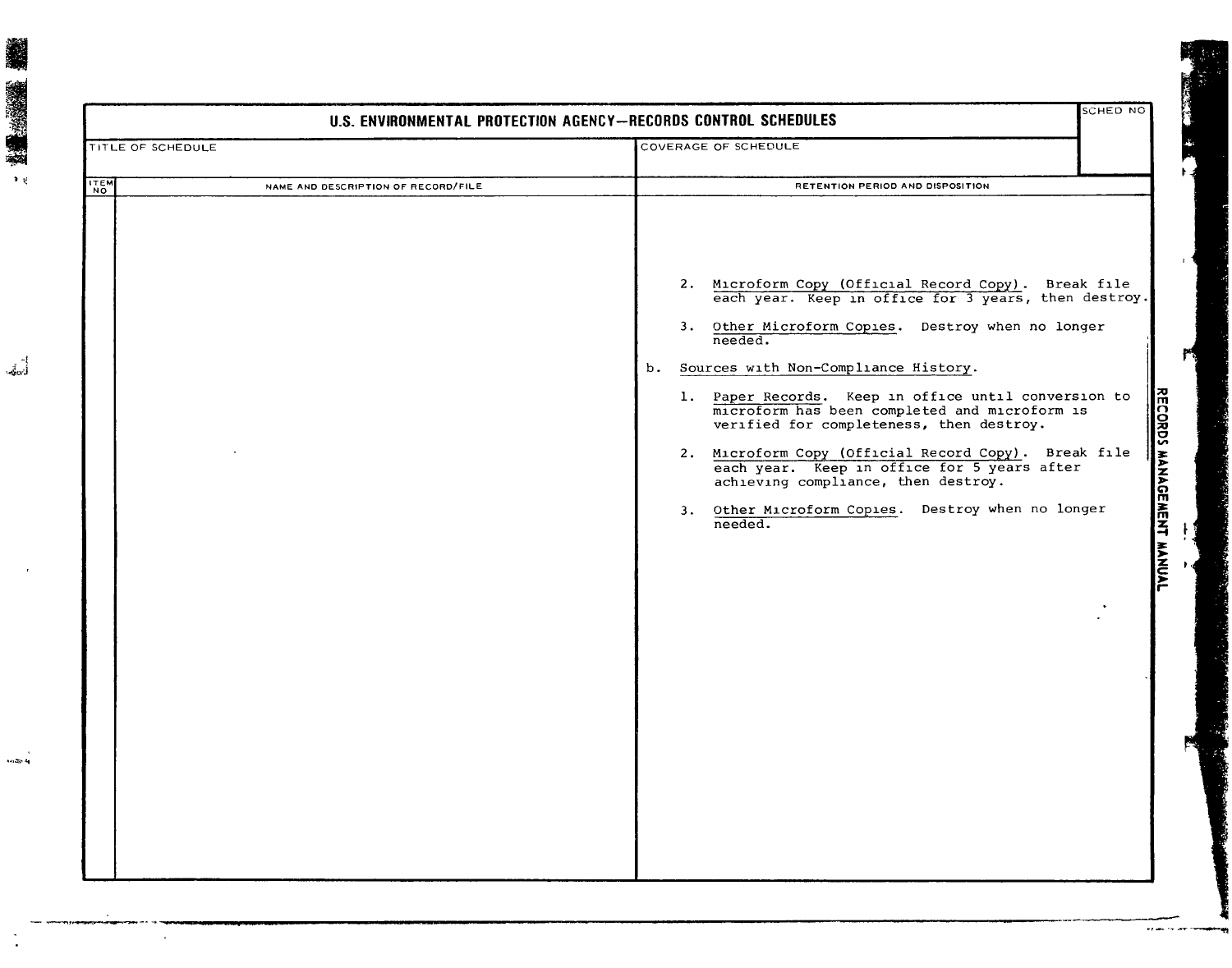$CHEDNO$ U.S. ENVIRONMENTAL PROTECTION AGENCY-RECORDS CONTROL SCHEDULES  $\overline{a}$ TITLE OF SCHEDULE COVERAGE OF SCHEDULE REGIONAL OFFICES ENFORCEMENT RECORDS **ITEM** NAME AND DESCRIPTION OF RECORD/FILE RETENTION PERIOD AND DISPOSITION PAPER RECORD SYSTEM Enforcement Action Case Files -- All Pollution Programs. Includes all cases referred to enforcement staff from all program offices for legal action against a pollution source Retention: or discharger. Document contents vary from program to No Legal Action Required. Retain 5 years program but generally includes records used to determine compliance (item 4 above) and in addition: memos or transcripts documenting informal meetings with officials of Routine Legal Actions. Retain 20 years. pollution sources, pre-consent order correspondence, briefing Landmark Cases. Permanent (EPA Administrator designates memos, final consent orders, and court documents including lsa I actions as landmark or precedent cases.) briefs, pleadings, judgment documents, and appellate documents. Disposition: **EECORDS** a. No Legal Action Required. Break file after settlement or closing of case. Keep in office for 1 year, then transfer to the Federal Records Center. Destroy when 5 years old. **HANAGEME** Routine Legal Actions. Break file after settlement or **Dr.** closing of case. Keep in office for 2 years, then transfer to the Federal Records Center. Destroy when 20 vears old. 궃 Landmark Cases. Break file upon settlement or closing 13d. . **EXAMPLE** of case. Keep in office for 5 years, then transfer to the Federal Records Center. Keep in FRC for 15 years, then offer to the National Archives. MICROGRAPHIC RECORD SYSTEM Retention: a. No Legal Action Required. 1. Paper Records. Retain until conversion to microform has been completed. 2. Microform Copy (Official Record Copy). Retain 5  $\overline{years}$ . b. Routine Legal "otions. 1. Paper Records. Retain until conversion to microform Changes in numbering system made has been completed. 2. Microform Copy (Official Record Copy). Retain 20  $\overline{years}$ .

第二次第二章

ريا

 $\ddot{\phantom{a}}$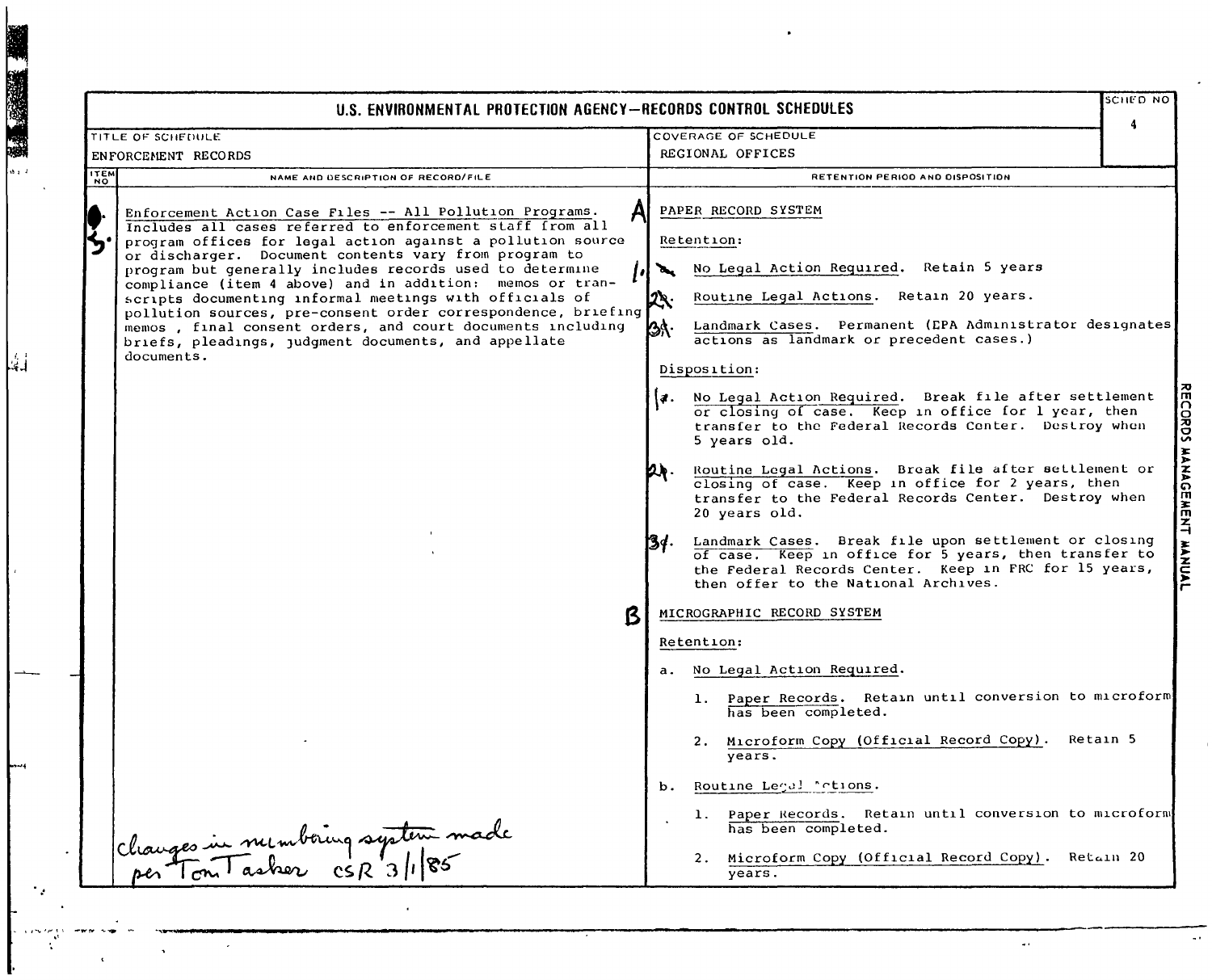|                                    |                                     | U.S. ENVIRONMENTAL PROTECTION AGENCY-RECORDS CONTROL SCHEDULES                                                                                                                                                                                            | SCHED NO |
|------------------------------------|-------------------------------------|-----------------------------------------------------------------------------------------------------------------------------------------------------------------------------------------------------------------------------------------------------------|----------|
| TITLE OF SCHEDULE                  |                                     | COVERAGE OF SCHEDULE                                                                                                                                                                                                                                      | 4        |
| ENFORCEMENT RECORDS<br><b>ITEM</b> |                                     | REGIONAL OFFICES                                                                                                                                                                                                                                          |          |
| <b>NO</b>                          | NAME AND DESCRIPTION OF RECORD/FILE | RETENTION PERIOD AND DISPOSITION                                                                                                                                                                                                                          |          |
|                                    |                                     | c. Landmark Cases.                                                                                                                                                                                                                                        |          |
|                                    |                                     | 1. Paper Records. Retain until conversion to microform<br>has been completed.                                                                                                                                                                             |          |
|                                    |                                     | 2. Microform Copy (Official Record Copy). Permanent.                                                                                                                                                                                                      |          |
|                                    |                                     | Disposition:                                                                                                                                                                                                                                              |          |
|                                    |                                     | a. No Legal Action Required.                                                                                                                                                                                                                              |          |
|                                    |                                     | 1. Paper Records. Keep in office until conversion to<br>microform has been completed and microform is<br>verified for completeness, then destroy.                                                                                                         |          |
|                                    |                                     | Microform Copy (Official Record Copy). Break file<br>after settlement or closing of case. Keep in office<br>2. Microform Copy (Official Record Copy). Break file<br>for 1 year, then transfer to the Federal Records<br>Center. Destroy when 5 years old. |          |
|                                    |                                     | 3. Other Microform Copies. Destroy when no longer<br>needed.                                                                                                                                                                                              |          |
|                                    |                                     | Routine Legal Actions.<br>b.                                                                                                                                                                                                                              |          |
|                                    |                                     | 1. Paper Records. Keep in office until conversion to<br>microform has been completed and microform is<br>verified for completeness, then destroy.                                                                                                         |          |
|                                    |                                     | 2. Microform Copy (Official Record Copy). Break file<br>after settlement or closing of case. Keep in office<br>for 2 years, then transfer to the Federal Records<br>Center. Destroy when 20 years old.                                                    |          |
|                                    |                                     | Other Microform Copies. Destroy when no longer<br>needed.                                                                                                                                                                                                 |          |
|                                    |                                     | c. Landmark Cases.                                                                                                                                                                                                                                        |          |
|                                    |                                     | 1. Paper Records. Keep in office until conversion to<br>microform has been completed and microform is<br>verified for completeness, then destroy.                                                                                                         |          |

- ----W--"- "-" -----

n beras d

**INSTRUCTION** 

 $\frac{R}{2\pi\epsilon_0}$